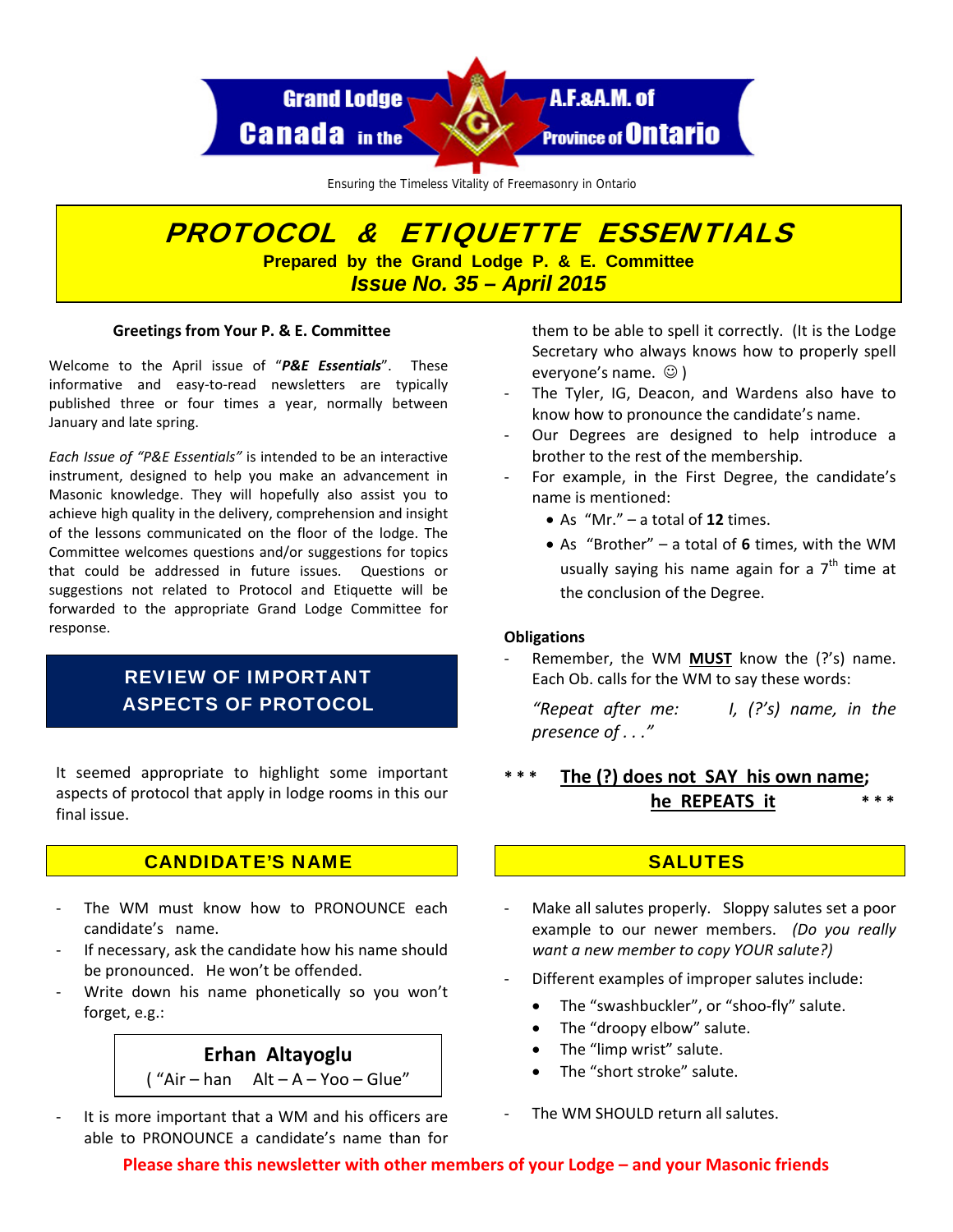‐ However, if the WM is saluted mistakenly (e.g. by a brother for the second time, after he has finished speaking, or by a visitor while you are welcoming him), it is suggested that the WM does not return that salute. The WM would only be compounding the error.

## **SALUTING**

- ‐ All Masons should know **WHY** we salute, **WHO** to salute, **WHEN** to salute, and **WHEN NOT** to salute.
- We salute to show our respect for the OFFICE of the presiding officer.
- ‐ Does a Warden salute a Warden? Does a JW salute an IG? Does a Deacon salute a Deacon? No. We only salute the WM, (or an Installed Master who has assumed the gavel).
- Remember: Salutes are only given one way **upward** (i.e. to the brother who has assumed the gavel, who is usually the WM).
- ‐ The WM is saluted:
	- When you enter lodge;
	- When you leave lodge;
	- When you are addressing the WM; or
	- When called for in the ritual.
- ‐ Don't hold a salute. Simply do it. Complete your salute and drop your arm. A brother does not wait for the WM to acknowledge his salute before that brother drops his arm.
- ‐ If you just stand there, holding a salute, waiting for the WM to return it, what is it called?
- It is called the "Coming to Order" sign, which is certainly not a salute.
- ‐ Wardens **DO NOT** salute the WM:
	- When responding to instructions from the WM, (unless called for in the ritual).
	- After the WM has given them a command, e.g.:
		- o *"Brother JW, ascertain the cause of the alarm."*
		- o *"Brother SW, our labours in this D. being ended, you have my command to close this lodge."*
- There is no requirement to acknowledge any of the WM's instructions by saluting him.
- You do not salute after completing a piece of ritual or floorwork.
- ‐ You do not salute the WM again after you have finished speaking and before you sit down. *(We call this the dreaded "second salute".)*
- You do not salute the WM should he extend a personal welcome to you, while you are being received into lodge. (Recall what your DDGM does in this situation. He neither salutes, nor gives the S of F. He "responds" to, or "acknowledges" the WM's welcome by a court bow – which is a nod of his head.)
- You do not salute when proving yourself in any of the degrees, e.g. "*Where were you first prepared to be made a Mason?"*
- ‐ During the Openings and Closings, the Wardens do not salute the WM after every question.
- As you know, the Wardens do not salute the WM at all during the Opening in the First Degree, because the lodge (and the VOTSL) is not yet open.
- Except for when proving themselves, or when demonstrating the signs:
	- The JW and the SW only salute **twice** during the Opening in the Second and Third Degrees, and
	- The JW salutes **twice** while the SW salutes the WM **only once** when Closing in all three Degrees.
- No additional salutes are given by the Wardens during the remainder of their interchanges with the WM when Opening or Closing lodge.

## . MOVING ABOUT THE LODGE ROOM

- ‐ It is an established custom in our Jurisdiction that the brethren should "square" the lodge, in a clockwise direction.
- The reason why our lines of travel are at right angles within the lodge is explained by Bro. Harry Carr in *The Freemason at Work,* Question 16, pp. 34‐35.
- See also the excellent comments in a Lodge of Education posting about Masonic Tracing Boards and Why Freemasons Square the Lodge Room at:

http://www.masonic‐lodge‐of‐[education.com/trestle](http://www.masonic-lodge-of-education.com/trestle-board.html)‐board.html

It is important that squaring the lodge NOT be exaggerated or carried to the extreme. Not only would that be a waste of valuable time, it would detract from our ceremonies.

**office@grandlodge.on.ca Changed your e‐mail address in the past few months? Please send your new one to:**